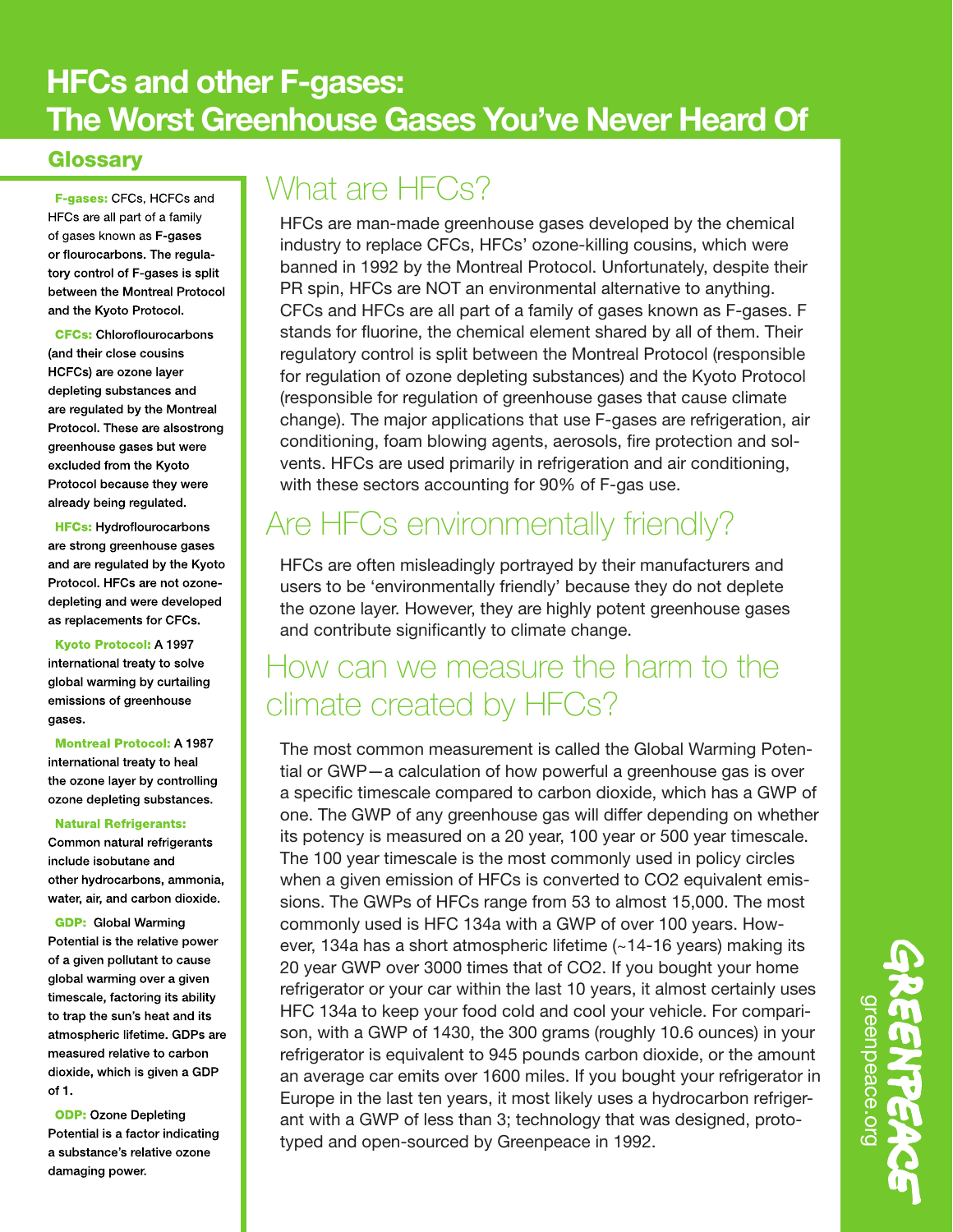## Where are HFCs being used and emitted to the atmosphere?

Ninety percent of HFCs today are used in refrigeration and air conditioning units. So it is not surprising that these are the two main sources of global HFC emissions. Automobile air conditioning tops the list. Unlike CO2 that is emitted as a product of burning fossil fuels to generate energy, most HFCs are contained within equipment. Any emissions are the result of old equipment, faulty maintenance, leakage during maintenance, or escape at the end of the product's lifetime. One would expect the US government to have a network of HFC recycling plants and recapture centers, as well as increased efficiency standards and maintenance regulations. This is not the case. Recapture regulations are on the books but enforcement is difficult and under funded. Industry data show that 59% of HFC 134a ever produced has already been release into the atmosphere (along with 80% of the main HCFC in the market, HCFC 22). According to recent investigations, about 60% of HFC emissions arise from routine leaks from refrigeration and air conditioning.

## What will be the overall impact of F-gases and HFCs to global warming?

The Montreal Protocol is often dubbed the most successful environmental treaty. However, despite its best efforts, the cumulative CFC, HCFC and HFC pollution now in the atmosphere was directly responsible for 17% of man-made global warming in 2005. Over the next 20 years, HFCs will make up 8.6% of global greenhouse gases emissions, according to a German research institute (see footnote xi). If HFCs are chosen as the Business-As-Usual replacement for the popular HCFC-22, HFC production will hit the equivalent of 6.85 billion tons of CO2 in 2050. Production will peak at 7.97 billion tons of CO2 in 2070, almost 10 times the projected CO2 emissions of the US in 2010. If HFC 134a production alone is allowed to continue at the same rate as it is now, production will peak at approximately 1.83 million tons in 2070. That's the equivalent of 2.61 billion tons of CO2, 5 times the projected CO2 emissions of Australia in 2010. Carbon dioxide is the biggest piece of the climate puzzle. If we get the job done and do everything possible to reduce our carbon dioxide emissions, by phasing out coal, reducing oil consumption, investing heavily in renewable energy and increased energy efficiency, but continue to increase HFC-134a emissions as we do now, they will make up over 12% (12.56%) of our global carbon footprint in 2050.

#### How fast are HFC emissions increasing throughout the world?

Between 1995 and 2000, HFC 134a emissions increased by 421%. In a more recent study, HFC 134a and HFC 125 (another common HFC) emissions were shown to be growing at a rate of 20% per year. This rapid increase was measured in a seemingly untouched part of our planet: Svalbard (an island archipelago midway between Norway and the North Pole).

greenpeace.org greenpeace.org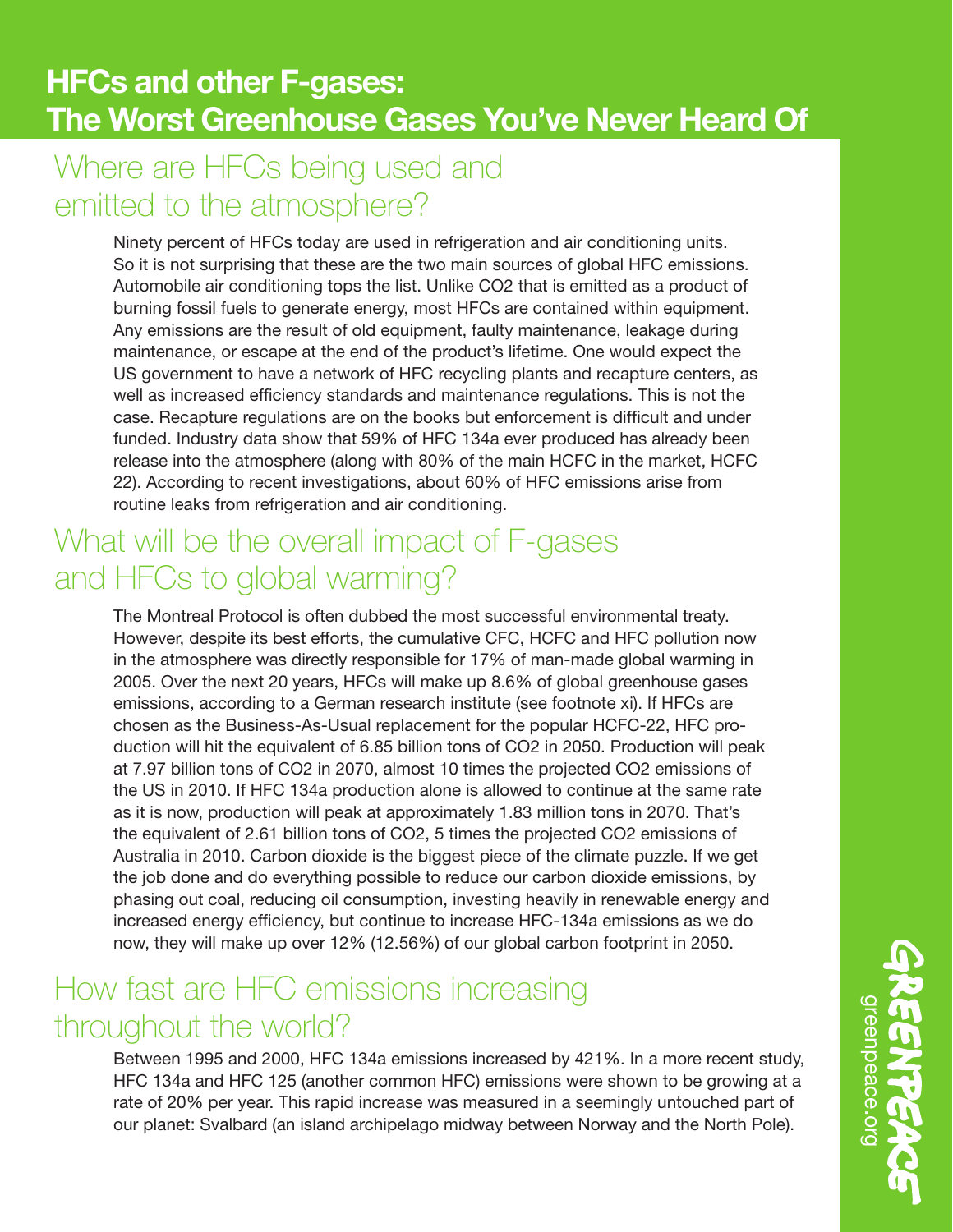#### Who are the main HFC producers?

The fluorocarbon-producing industry includes companies such as: Honeywell, DuPont, Carrier, Solvay, Arkema, Mexichem, INEOS (ex ICI) and Rhodia. These are all large chemical companies from countries as varied as Belgium, France, Mexico, Spain, the United Kingdom and the United States. This industry exerts tremendous lobbying power. It is represented by trade groups such as the 'Alliance for Responsible Atmospheric Policy' (ARAP), the Air-Conditioning and Refrigeration Institute (ARI) and 'European Partnership for Energy and the Environment' (EPEE). Their members include both manufacturers and businesses that rely on CFC, HCFC and/or HFC gases, such as Ford Motor Company, Dow Chemical, Fujitsu, General Motors Company and Hitachi. Greenpeace is counteracting the lobbying power of these groups by teaming with corporations looking for solutions under the coalition, Refrigerants, Naturally! which is presented in detail in our fact sheet on natural refrigerants.

### What countries contribute most to HFC emissions?

According to recent UNEP (United Nations Environment Program) reports, 80% of current HFC (but also of CFC and HCFC) emissions originate from industrialized countries. The United States, Europe, Russia, Japan and Australia mark the biggest percentages. However, developing countries in East Asia, South Asia, and South America are catching up quickly.

#### Has any government taken actions against HFCs and F-Gases?

So far, the European Union is the only governmental body that has actively worked to reduce HFC emissions. In particular, starting in 2011 HFCs are banned from mobile air conditioning in cars in the EU. However, the EU primary approach has been based on containment and recovery of HFCs rather than forcing the use of alternatives. Recently, EU member states Denmark and Austria both enforced more stringent measures, banning the import, sale and use of new products containing F-gases as well as banning the import, sale and use of F-gases, new and recovered.

#### Are containment and recovery an adequate solution to the climate-harming HFCs?

So far the effort to recycle, recapture and destroy F-gases has been an absolute failure. The chemical industry's own data on F-gas emissions shows 59% of all HFC 134a ever produced is already in the atmosphere, so this number could be much higher. In 2004 the report, HFC Containment Has Already Failed, by renowned chemist Eric Johnson, indicates that HFC-134a from automobile air conditioning has continued to leak at around 25-30% annually over the past decade. This contradicts claims by the auto industry that the leakage rates have averaged 10-15% over the same period and calls the EU strategy into question. Many experts agree that all F-gases produced will eventually be released into the atmosphere. This will certainly happen unless the international community sets up a global network for the safe recapture and destruction of F-gases.